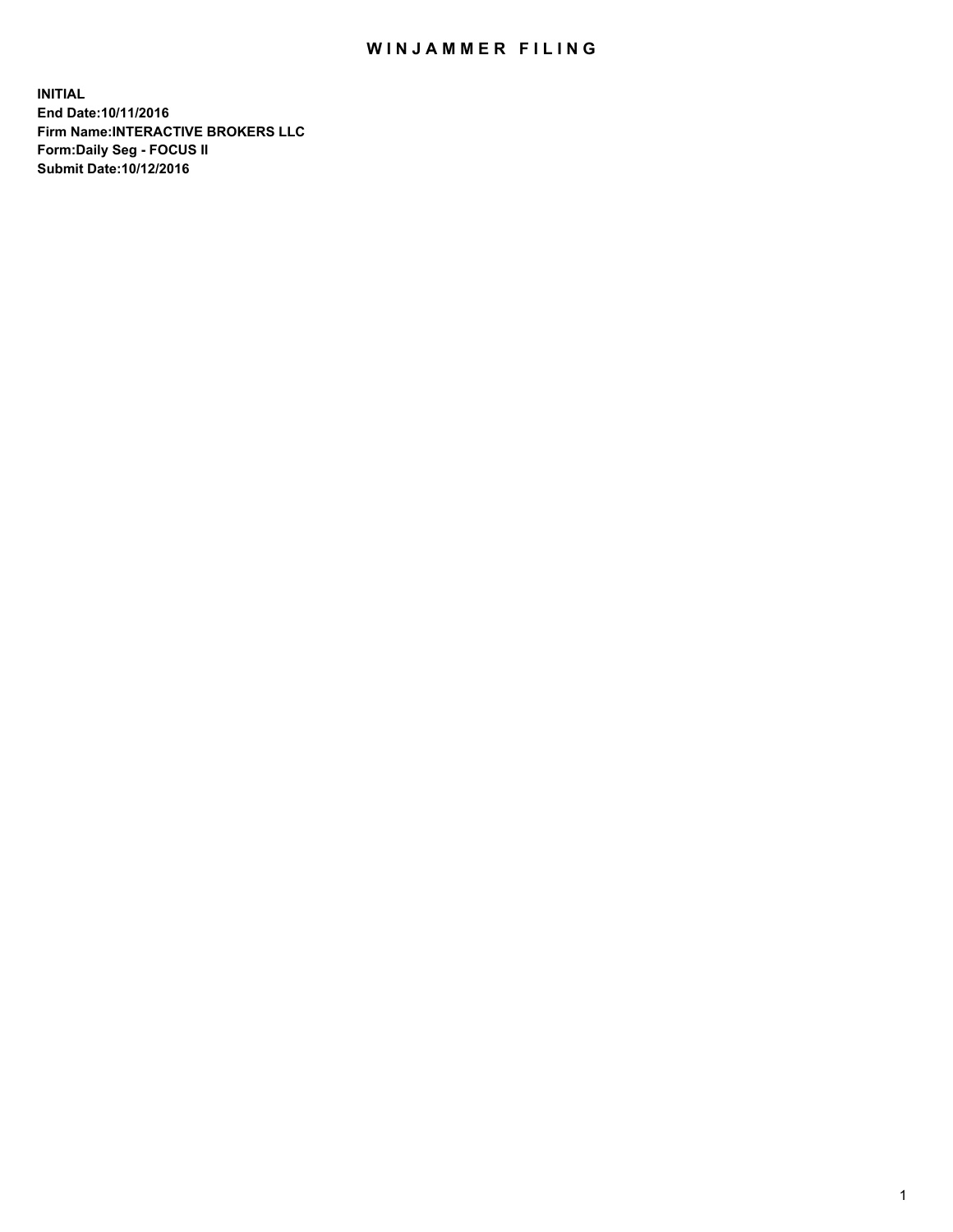## **INITIAL End Date:10/11/2016 Firm Name:INTERACTIVE BROKERS LLC Form:Daily Seg - FOCUS II Submit Date:10/12/2016 Daily Segregation - Cover Page**

| Name of Company<br><b>Contact Name</b><br><b>Contact Phone Number</b><br><b>Contact Email Address</b>                                                                                                                                                                                                                          | <b>INTERACTIVE BROKERS LLC</b><br><b>James Menicucci</b><br>203-618-8085<br>jmenicucci@interactivebrokers.c<br>om |
|--------------------------------------------------------------------------------------------------------------------------------------------------------------------------------------------------------------------------------------------------------------------------------------------------------------------------------|-------------------------------------------------------------------------------------------------------------------|
| FCM's Customer Segregated Funds Residual Interest Target (choose one):<br>a. Minimum dollar amount: ; or<br>b. Minimum percentage of customer segregated funds required:%; or<br>c. Dollar amount range between: and; or<br>d. Percentage range of customer segregated funds required between:% and%.                          | $\overline{\mathbf{0}}$<br>0<br>155,000,000 245,000,000<br>0 <sub>0</sub>                                         |
| FCM's Customer Secured Amount Funds Residual Interest Target (choose one):<br>a. Minimum dollar amount: ; or<br>b. Minimum percentage of customer secured funds required:%; or<br>c. Dollar amount range between: and; or<br>d. Percentage range of customer secured funds required between: % and %.                          | $\overline{\mathbf{0}}$<br>0<br>80,000,000 120,000,000<br>0 <sub>0</sub>                                          |
| FCM's Cleared Swaps Customer Collateral Residual Interest Target (choose one):<br>a. Minimum dollar amount: ; or<br>b. Minimum percentage of cleared swaps customer collateral required:% ; or<br>c. Dollar amount range between: and; or<br>d. Percentage range of cleared swaps customer collateral required between:% and%. | $\overline{\mathbf{0}}$<br>$\overline{\mathbf{0}}$<br>0 <sub>0</sub><br><u>00</u>                                 |

Attach supporting documents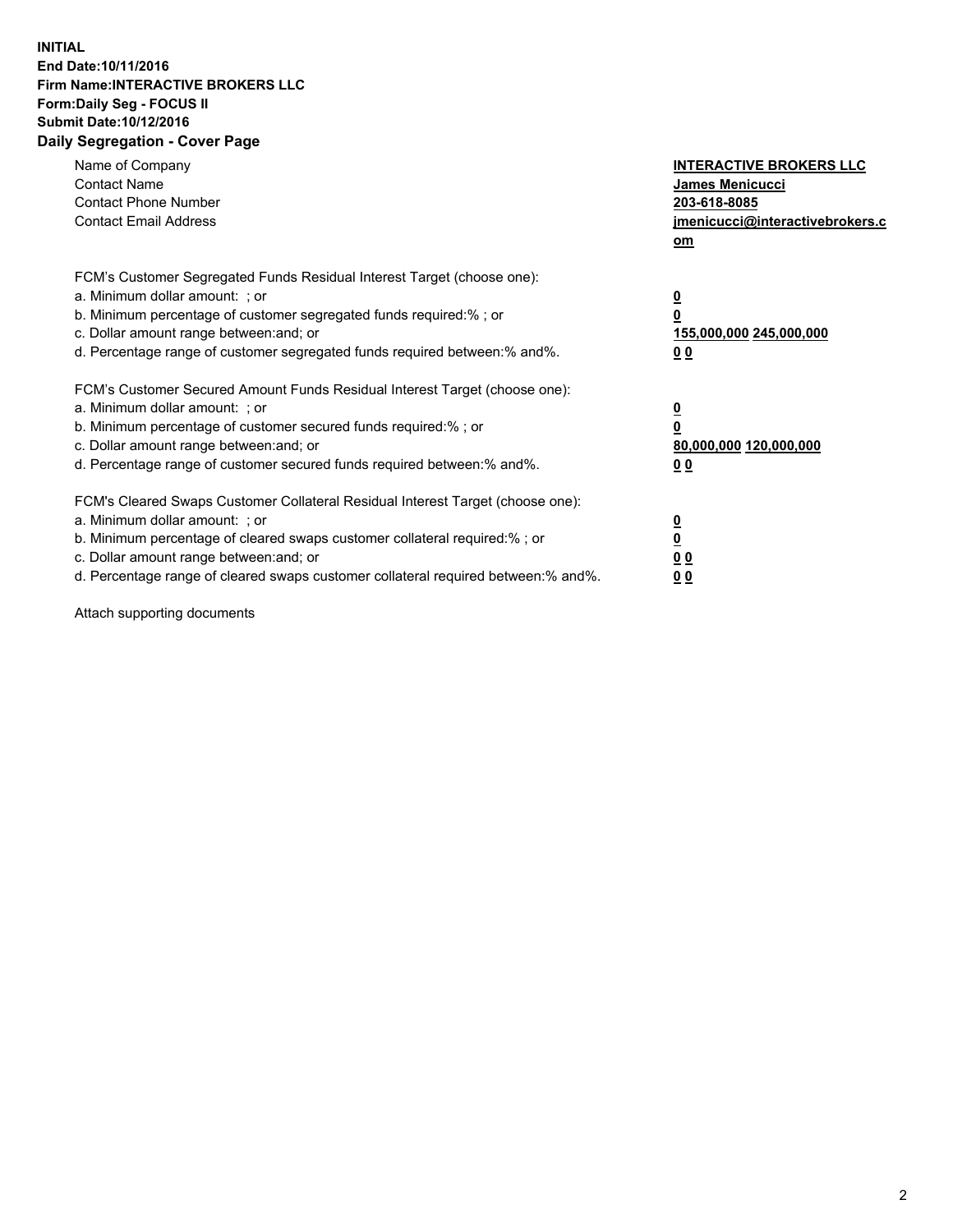## **INITIAL End Date:10/11/2016 Firm Name:INTERACTIVE BROKERS LLC Form:Daily Seg - FOCUS II Submit Date:10/12/2016 Daily Segregation - Secured Amounts**

|     | Daily Segregation - Secured Amounts                                                                        |                                  |
|-----|------------------------------------------------------------------------------------------------------------|----------------------------------|
|     | Foreign Futures and Foreign Options Secured Amounts                                                        |                                  |
|     | Amount required to be set aside pursuant to law, rule or regulation of a foreign                           | $0$ [7305]                       |
|     | government or a rule of a self-regulatory organization authorized thereunder                               |                                  |
| 1.  | Net ledger balance - Foreign Futures and Foreign Option Trading - All Customers                            |                                  |
|     | A. Cash                                                                                                    | 367, 383, 637 [7315]             |
|     | B. Securities (at market)                                                                                  | $0$ [7317]                       |
| 2.  | Net unrealized profit (loss) in open futures contracts traded on a foreign board of trade                  | 6,117,333 [7325]                 |
| 3.  | Exchange traded options                                                                                    |                                  |
|     | a. Market value of open option contracts purchased on a foreign board of trade                             | 295,771 [7335]                   |
|     | b. Market value of open contracts granted (sold) on a foreign board of trade                               | $-70,070$ [7337]                 |
| 4.  | Net equity (deficit) (add lines 1.2. and 3.)                                                               | 373,726,671 [7345]               |
| 5.  | Account liquidating to a deficit and account with a debit balances - gross amount                          | <b>55,110</b> [7351]             |
|     | Less: amount offset by customer owned securities                                                           | 0 [7352] 55,110 [7354]           |
| 6.  | Amount required to be set aside as the secured amount - Net Liquidating Equity                             | 373,781,781 [7355]               |
|     | Method (add lines 4 and 5)                                                                                 |                                  |
| 7.  | Greater of amount required to be set aside pursuant to foreign jurisdiction (above) or line                | 373,781,781 [7360]               |
|     | 6.                                                                                                         |                                  |
|     | FUNDS DEPOSITED IN SEPARATE REGULATION 30.7 ACCOUNTS                                                       |                                  |
| 1.  | Cash in banks                                                                                              |                                  |
|     | A. Banks located in the United States                                                                      | 4,000,000 [7500]                 |
|     | B. Other banks qualified under Regulation 30.7                                                             | 0 [7520] 4,000,000 [7530]        |
| 2.  | Securities                                                                                                 |                                  |
|     | A. In safekeeping with banks located in the United States                                                  | 420,709,400 [7540]               |
|     | B. In safekeeping with other banks qualified under Regulation 30.7                                         | 0 [7560] 420,709,400 [7570]      |
| 3.  | Equities with registered futures commission merchants                                                      |                                  |
|     | A. Cash                                                                                                    | $0$ [7580]                       |
|     | <b>B.</b> Securities                                                                                       | $0$ [7590]                       |
|     | C. Unrealized gain (loss) on open futures contracts                                                        | $0$ [7600]                       |
|     | D. Value of long option contracts                                                                          | $0$ [7610]                       |
|     | E. Value of short option contracts                                                                         | 0 [7615] 0 [7620]                |
| 4.  | Amounts held by clearing organizations of foreign boards of trade                                          |                                  |
|     | A. Cash                                                                                                    | $0$ [7640]                       |
|     | <b>B.</b> Securities                                                                                       | $0$ [7650]                       |
|     | C. Amount due to (from) clearing organization - daily variation                                            | $0$ [7660]                       |
|     | D. Value of long option contracts                                                                          | $0$ [7670]                       |
|     | E. Value of short option contracts                                                                         | 0 [7675] 0 [7680]                |
| 5.  | Amounts held by members of foreign boards of trade                                                         |                                  |
|     | A. Cash                                                                                                    | 67,409,652 [7700]                |
|     | <b>B.</b> Securities                                                                                       | $0$ [7710]                       |
|     | C. Unrealized gain (loss) on open futures contracts                                                        | 10,964,619 [7720]                |
|     | D. Value of long option contracts                                                                          | 295,764 [7730]                   |
|     | E. Value of short option contracts                                                                         | -70,068 [7735] 78,599,967 [7740] |
| 6.  | Amounts with other depositories designated by a foreign board of trade                                     | 0 [7760]                         |
| 7.  | Segregated funds on hand                                                                                   | $0$ [7765]                       |
| 8.  | Total funds in separate section 30.7 accounts                                                              | 503,309,367 [7770]               |
| 9.  | Excess (deficiency) Set Aside for Secured Amount (subtract line 7 Secured Statement<br>Page 1 from Line 8) | 129,527,586 [7380]               |
| 10. | Management Target Amount for Excess funds in separate section 30.7 accounts                                | 80,000,000 [7780]                |
| 11. | Excess (deficiency) funds in separate 30.7 accounts over (under) Management Target                         | 49,527,586 [7785]                |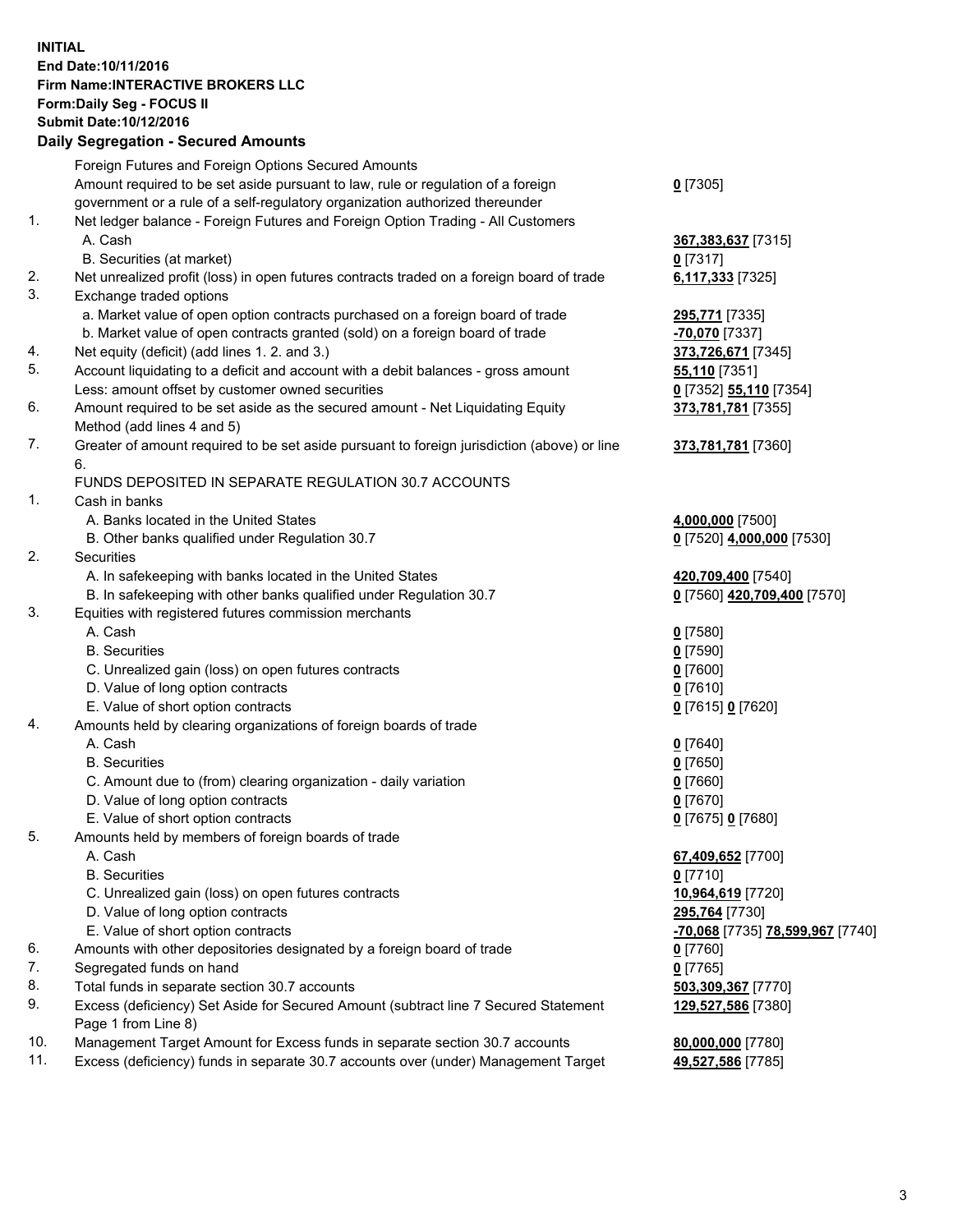**INITIAL End Date:10/11/2016 Firm Name:INTERACTIVE BROKERS LLC Form:Daily Seg - FOCUS II Submit Date:10/12/2016 Daily Segregation - Segregation Statement** SEGREGATION REQUIREMENTS(Section 4d(2) of the CEAct) 1. Net ledger balance A. Cash **3,053,799,418** [7010] B. Securities (at market) **0** [7020] 2. Net unrealized profit (loss) in open futures contracts traded on a contract market **14,629,562** [7030] 3. Exchange traded options A. Add market value of open option contracts purchased on a contract market **145,197,818** [7032] B. Deduct market value of open option contracts granted (sold) on a contract market **-230,380,833** [7033] 4. Net equity (deficit) (add lines 1, 2 and 3) **2,983,245,965** [7040] 5. Accounts liquidating to a deficit and accounts with debit balances - gross amount **54,049** [7045] Less: amount offset by customer securities **0** [7047] **54,049** [7050] 6. Amount required to be segregated (add lines 4 and 5) **2,983,300,014** [7060] FUNDS IN SEGREGATED ACCOUNTS 7. Deposited in segregated funds bank accounts A. Cash **104,827,048** [7070] B. Securities representing investments of customers' funds (at market) **1,983,380,150** [7080] C. Securities held for particular customers or option customers in lieu of cash (at market) **0** [7090] 8. Margins on deposit with derivatives clearing organizations of contract markets A. Cash **29,697,002** [7100] B. Securities representing investments of customers' funds (at market) **1,171,421,685** [7110] C. Securities held for particular customers or option customers in lieu of cash (at market) **0** [7120] 9. Net settlement from (to) derivatives clearing organizations of contract markets **5,575,816** [7130] 10. Exchange traded options A. Value of open long option contracts **145,195,217** [7132] B. Value of open short option contracts **-230,376,405** [7133] 11. Net equities with other FCMs A. Net liquidating equity **0** [7140] B. Securities representing investments of customers' funds (at market) **0** [7160] C. Securities held for particular customers or option customers in lieu of cash (at market) **0** [7170] 12. Segregated funds on hand **0** [7150] 13. Total amount in segregation (add lines 7 through 12) **3,209,720,513** [7180] 14. Excess (deficiency) funds in segregation (subtract line 6 from line 13) **226,420,499** [7190] 15. Management Target Amount for Excess funds in segregation **155,000,000** [7194]

16. Excess (deficiency) funds in segregation over (under) Management Target Amount Excess

**71,420,499** [7198]